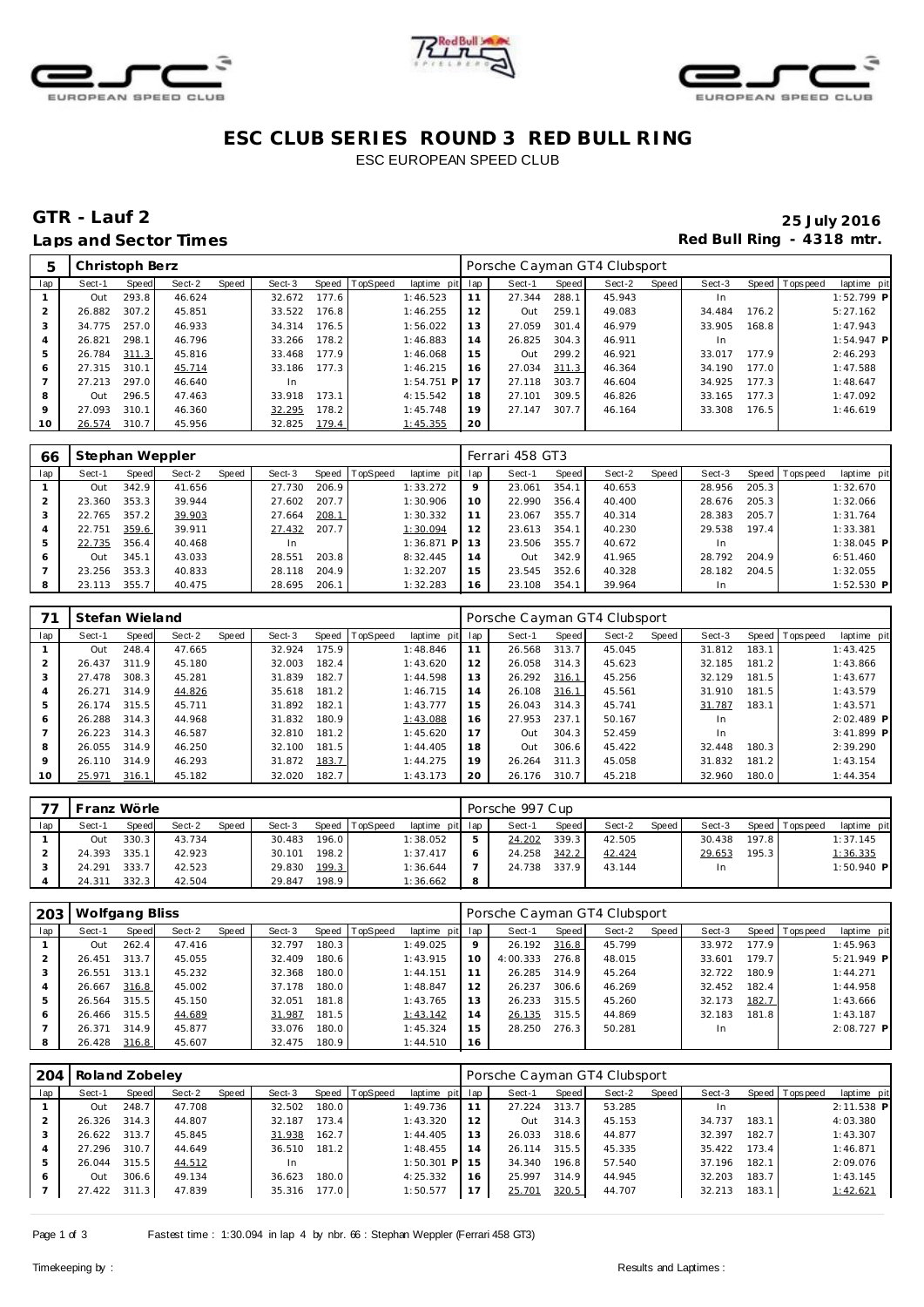





## **ESC CLUB SERIES ROUND 3 RED BULL RING** ESC EUROPEAN SPEED CLUB

## Laps and Sector Times **Red Bull Ring - 4318 mtr.**

# **GTR - Lauf 2 25 July 2016**

| 8               | 29.271<br>222.5 | 48.975 | 179.1<br>34.316 | 1:52.562   | 18 | 25.948 314.9 | 44.645 | 183.4<br>33.227 | 1:43.820 |
|-----------------|-----------------|--------|-----------------|------------|----|--------------|--------|-----------------|----------|
| $\circ$         | 26.729 311.3    | 47.086 | 171.4<br>35.839 | l : 49.654 | 19 | 25.973 318.6 | 44.716 | 184.3<br>32.129 | 1:42.818 |
| 10 <sup>1</sup> | 26.478 313.1    | 51.240 | 175.6<br>35.573 | 1:53.291   | 20 | 25.909 319.3 | 44.630 | 183.7<br>32.174 | 1:42.713 |

| 458          | Alexander Volz |       |        |       |        |       |          |              |     | Ferrari 458 GT3 |       |        |       |           |       |                 |              |  |
|--------------|----------------|-------|--------|-------|--------|-------|----------|--------------|-----|-----------------|-------|--------|-------|-----------|-------|-----------------|--------------|--|
| lap          | Sect-1         | Speed | Sect-2 | Speed | Sect-3 | Speed | TopSpeed | laptime pit  | lap | Sect-1          | Speed | Sect-2 | Speed | Sect-3    |       | Speed Tops peed | laptime pit  |  |
|              | Out            | 297.0 | 44.438 |       | 30.551 | 198.5 |          | 1:40.898     | 10  | Out             | 329.0 | 41.846 |       | 28.905    | 201.1 |                 | 4:27.655     |  |
|              | 23.932         | 343.6 | 41.163 |       | 28.629 | 202.2 |          | 1:33.724     | 11  | 24.163          | 342.9 | 41.579 |       | 29.184    | 201.1 |                 | 1:34.926     |  |
| 3            | 23.956         | 342.2 | 41.004 |       | 29.337 | 200.4 |          | 1:34.297     | 12  | 23.708          | 346.5 | 40.707 |       | 28.833    | 200.7 |                 | 1:33.248     |  |
|              | 23.521         | 347.3 | 40.827 |       | 28.391 | 203.0 |          | 1:32.739     | 13  | 23.710          | 345.1 | 41.027 |       | 28.672    | 201.1 |                 | 1:33.409     |  |
| b.           | 23.420         | 346.5 | 40.509 |       | 28.693 | 201.9 |          | 1:32.622     | 14  | 23.785          | 345.1 | 41.050 |       | <b>In</b> |       |                 | $1:42.950$ P |  |
| <sup>6</sup> | 23.450 349.5   |       | 40.350 |       | 28.499 | 202.2 |          | 1:32.299     | 15  | Out             | 316.8 | 41.882 |       | 33.001    | 199.6 |                 | 9:13.637     |  |
|              | 23.581         | 346.5 | 40.811 |       | 29.091 | 204.5 |          | 1:33.483     | 16  | 23.350          | 347.3 | 47.872 |       | <b>In</b> |       |                 | $1:52.609$ P |  |
| 8            | 23.516         | 348.0 | 41.543 |       | 29.808 | 199.3 |          | 1:34.867     | 17  | Out             | 345.1 | 40.682 |       | 29.345    | 203.8 |                 | 2:49.237     |  |
| $\circ$      | 24.087         | 346.5 | 40.993 |       | In.    |       |          | $1:45.298$ P | 18  |                 |       |        |       |           |       |                 |              |  |

| 666 |        |                      | Stephanie Weppler |       |        |       |          |             |     | Ferrari 458 Challenge |       |        |       |        |       |                 |              |
|-----|--------|----------------------|-------------------|-------|--------|-------|----------|-------------|-----|-----------------------|-------|--------|-------|--------|-------|-----------------|--------------|
| lap | Sect-1 | Speed                | Sect-2            | Speed | Sect-3 | Speed | TopSpeed | laptime pit | lap | Sect-1                | Speed | Sect-2 | Speed | Sect-3 |       | Speed Tops peed | laptime pit  |
|     | Out    | 271<br>$\mathcal{P}$ | 47.693            |       | 33.486 | 194.9 |          | 1:48.428    | 9   | 24.794                | 340.7 | 42.818 |       | 31.590 | 197.1 |                 | 1:39.202     |
|     | 25.715 | 321                  | 44.431            |       | 32.828 | 194.6 |          | 1:42.974    | 10  | 24.670                | 340.7 | 43.306 |       | 31.552 | 197.4 |                 | 1:39.528     |
|     | 25.229 | 339.3                | 57.784            |       | 33.529 | 194.9 |          | 1:56.542    |     | 24.537                | 338.6 | 43.063 |       | 31.220 | 199.3 |                 | 1:38.820     |
|     | 24.926 | 337.2                | 43.704            |       | 31.949 | 194.9 |          | 1:40.579    | 12  | 24.664                | 339.3 | 42.959 |       | In     |       |                 | $1:49.028$ P |
| 5   | 24.899 | 338.6                | 43.690            |       | 32.288 | 195.3 |          | 1:40.877    | 13  | Out                   | 304.8 | 44.241 |       | 31.950 | 195.3 |                 | 4:57.326     |
| 6   | 24.904 | 338.6                | 43.841            |       | 31.635 | 197.4 |          | 1:40.380    | 14  | 24.819                | 338.6 | 42.872 |       | 31.481 | 197.4 |                 | 1:39.172     |
|     | 24.745 | 341.4                | 43.410            |       | 31.290 | 197.8 |          | 1:39.445    | 15  | 24.651                | 334.4 | 43.213 |       | 37.223 | 154.3 |                 | 1:45.087     |
| 8   | 24.859 | 339.3                | 43.211            |       | 31.797 | 197.4 |          | 1:39.867    | 16  | 25.982                | 335.1 | 53.292 |       | In     |       |                 | $2:29.047$ P |

|     | Schorsch Wörle |       |        |       |        |       |                |                 |    | Porsche Cayman GT4 Clubsport |       |        |       |        |       |                 |             |
|-----|----------------|-------|--------|-------|--------|-------|----------------|-----------------|----|------------------------------|-------|--------|-------|--------|-------|-----------------|-------------|
| lap | Sect-1         | Speed | Sect-2 | Speed | Sect-3 |       | Speed TopSpeed | laptime pit lap |    | Sect-1                       | Speed | Sect-2 | Speed | Sect-3 |       | Speed Tops peed | laptime pit |
|     | Out            | 273.0 | 47.924 |       | 32.370 | 181.5 |                | 1:46.254        |    | 29.658                       | 276.3 | 49.719 |       | 36.503 | 175.3 |                 | 1:55.880    |
|     | 26.180         | 313.1 | 45.054 |       |        |       |                | $1:49.319$ P    |    | 28.531                       | 288.1 | 49.788 |       | 37.975 | 173.9 |                 | 1:56.294    |
|     | Out            | 230.7 | 51.426 |       | 37.455 | 174.5 |                | 9:49.514        |    | 28.532                       | 282.5 | 48.803 |       | 34.986 | 176.5 |                 | 1:52.321    |
|     | 28.798         | 282.1 | 50.498 |       | 37.628 | 174.2 |                | 1:56.924        |    | 28.165                       | 301.4 | 49.917 |       | 34.960 | 177.0 |                 | 1:53.042    |
|     | 28.275         | 286.5 | 50.342 |       | 36.461 | 175.3 |                | 1:55.078        | 10 | 27.775                       | 299.8 | 48.694 |       |        |       |                 | 2:10.414 P  |

| 902 | Michael Geisel |       |        |       |        |                    |          |                 |    | Porsche 991 GT3 CUP |       |        |       |        |       |                 |              |
|-----|----------------|-------|--------|-------|--------|--------------------|----------|-----------------|----|---------------------|-------|--------|-------|--------|-------|-----------------|--------------|
| lap | Sect-1         | Speed | Sect-2 | Speed | Sect-3 | Speed              | TopSpeed | laptime pit lap |    | Sect-1              | Speed | Sect-2 | Speed | Sect-3 |       | Speed Tops peed | laptime pit  |
|     | Out            | 300.3 | 44.203 |       | 31.873 | 195.3              |          | 1:40.951        |    | 24.370              | 350.3 | 42.303 |       | 30.738 | 196.4 |                 | 1:37.411     |
|     | 24.106         | 346.5 | 41.955 |       | 30.710 | 196.4              |          | 1:36.771        |    | 24.146              | 347.3 | 41.736 |       | 30.245 | 197.4 |                 | 1:36.127     |
|     | 24.634         | 346.5 | 42.389 |       | 30.280 | 198.9              |          | 1:37.303        |    | 24.318              | 348.8 | 45.084 |       |        |       |                 | $1:52.643$ P |
|     | 24.243         | 331   | 42.642 |       | 30.653 | 196.0 <sub>1</sub> |          | 1:37.538        | 10 | TuO                 | 340.7 | 42.810 |       | 31.443 | 197.1 |                 | 6:01.128     |
|     | 24.048         | 349.5 | 41.972 |       | 30.769 | 198.2              |          | 1:36.789        |    | 23.887              | 348.8 | 42.137 |       | 36.015 | 143.6 |                 | 1:42.039     |
|     | 24.144         | 334.4 | 42.030 |       | 32.345 | 182.1              |          | 1:38.519        |    | 26.131              | 333.0 | 50.567 |       |        |       |                 | $2:25.371$ P |

| 906 |        |       | Heinrich Kuhn-Weiss |       |        |       |                |                 |    | Porsche 991 GT3 R |       |        |       |          |       |                |              |
|-----|--------|-------|---------------------|-------|--------|-------|----------------|-----------------|----|-------------------|-------|--------|-------|----------|-------|----------------|--------------|
| lap | Sect-1 | Speed | Sect-2              | Speed | Sect-3 |       | Speed TopSpeed | laptime pit lap |    | Sect-1            | Speed | Sect-2 | Speed | Sect-3   |       | Speed Topspeed | laptime pit  |
|     | Out    | 258.7 | 47.226              |       | 30.589 | 200.7 |                | 1:47.009        | 9  | 23.214            | 355.7 | 40.295 |       | 29.106   | 203.4 |                | 1:32.615     |
|     | 24.428 | 351.0 | 41.662              |       | 29.270 | 203.8 |                | 1:35.360        | 10 | 23.262            | 355.7 | 40.469 |       | 28.596   | 205.3 |                | 1:32.327     |
|     | 23.608 | 354.9 | 41.127              |       | 28.944 | 205.3 |                | 1:33.679        |    | 23.350            | 351.8 | 40.501 |       | 28.634   | 205.3 |                | 1:32.485     |
| 4   | 23.583 | 354.9 | 40.655              |       | 28.495 | 204.5 |                | 1:32.733        | 12 | 23.071            | 356.4 | 40.508 |       | 28.640   | 206.5 |                | 1:32.219     |
| 5   | 23.504 | 354.9 | 40.962              |       | 28.406 | 205.7 |                | 1:32.872        | 13 | 23.381            | 353.3 | 40.607 |       | 28.437   | 205.7 |                | 1:32.425     |
| 6   | 23.497 | 358.0 | 41.516              |       | 28.962 | 204.5 |                | 1:33.975        | 14 | 23.543            | 355.7 | 40.412 |       | 2:42.933 | 97.5  |                | 3:46.888     |
|     | 23.308 | 355.7 | 40.626              |       | 28.306 | 204.9 |                | 1:32.240        | 15 | 38.995            | 188.4 | 59.610 |       |          |       |                | $2:37.255$ P |
| 8   | 23.234 | 354.9 | 40.474              |       | 28.729 | 200.4 |                | 1:32.437        | 16 |                   |       |        |       |          |       |                |              |

|     | 907 Siegfried Kuzdas |       |        |       |        |       |                |                 |  | Alpina BMW GT3 |       |        |       |        |       |                 |              |  |  |  |  |
|-----|----------------------|-------|--------|-------|--------|-------|----------------|-----------------|--|----------------|-------|--------|-------|--------|-------|-----------------|--------------|--|--|--|--|
| lap | Sect-1               | Speed | Sect-2 | Speed | Sect-3 |       | Speed TopSpeed | laptime pit lap |  | Sect-1         | Speed | Sect-2 | Speed | Sect-3 |       | Speed Tops peed | laptime pit  |  |  |  |  |
|     | Out                  | 286.0 | 44.165 |       | 30.177 | 200.4 |                | 1:39.076        |  | 23.937         | 343.6 | 42.101 |       | 29.504 | 203.4 |                 | 1:35.542     |  |  |  |  |
|     | 24.037               | 337.2 | 43.361 |       | 29.636 | 201.1 |                | 1:37.034        |  | 23.681         | 347.3 | 42.450 |       | 29.439 | 198.5 |                 | 1:35.570     |  |  |  |  |
|     | 23.644               | 342.2 | 42.628 |       | 29.735 | 200.4 |                | 1:36.007        |  | 23.768         | 341.4 | In.    |       |        |       |                 | $2:01.598$ P |  |  |  |  |